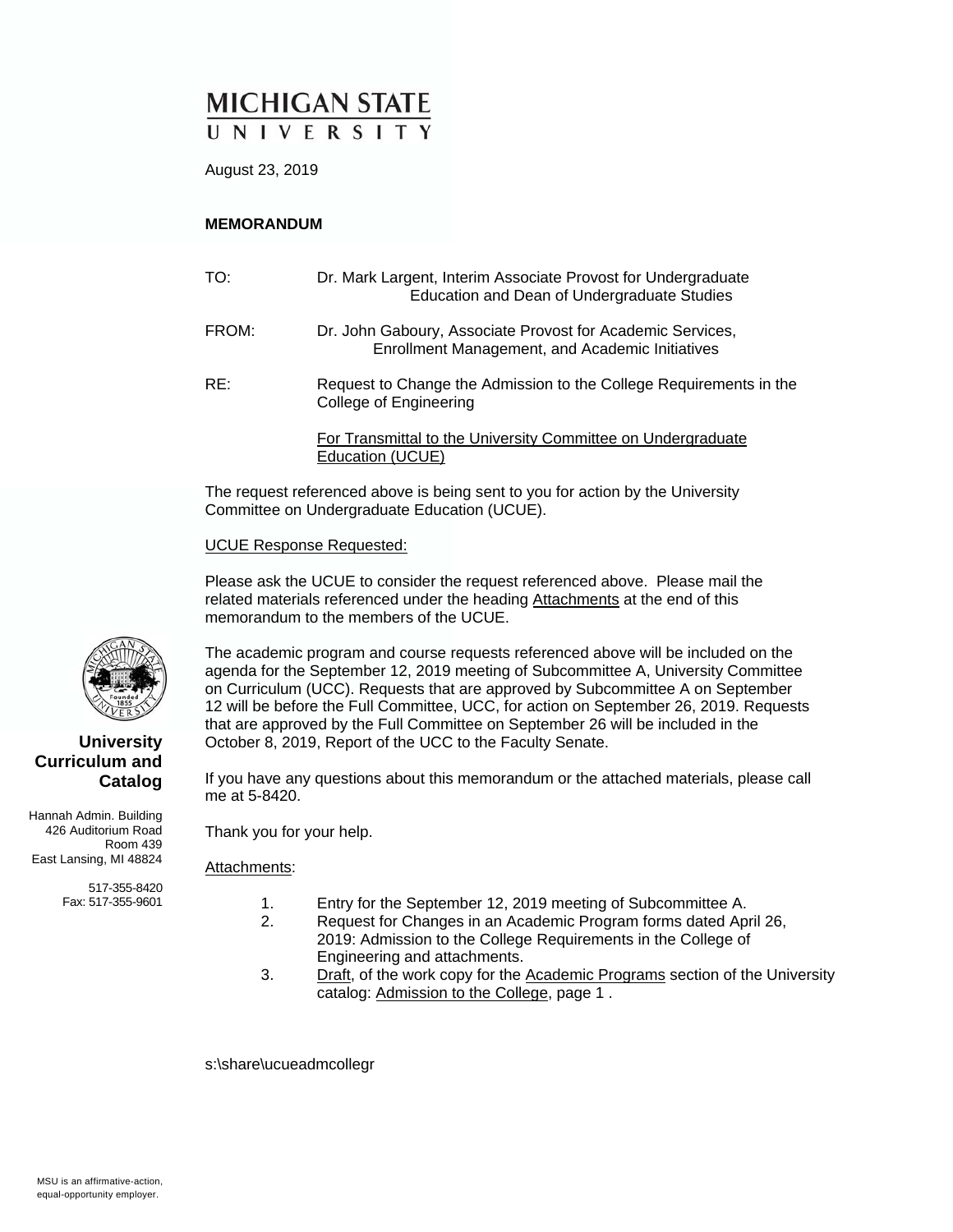### **COLLEGE OF ENGINEERING**

- 1. Request to change the **Admission to the College** statement in the College of Engineering. The University Committee on Undergraduate Education (UCUE) will consider this request.
	- a. Under the heading **Admission to the College** make the following changes:
		- (1) Replace item 4. with the following:

Completion of Chemistry 141 or 151 or approved substitution or waiver. Computational Data Science and Computer Science majors are not required to fulfill this requirement.

Effective Spring 2020.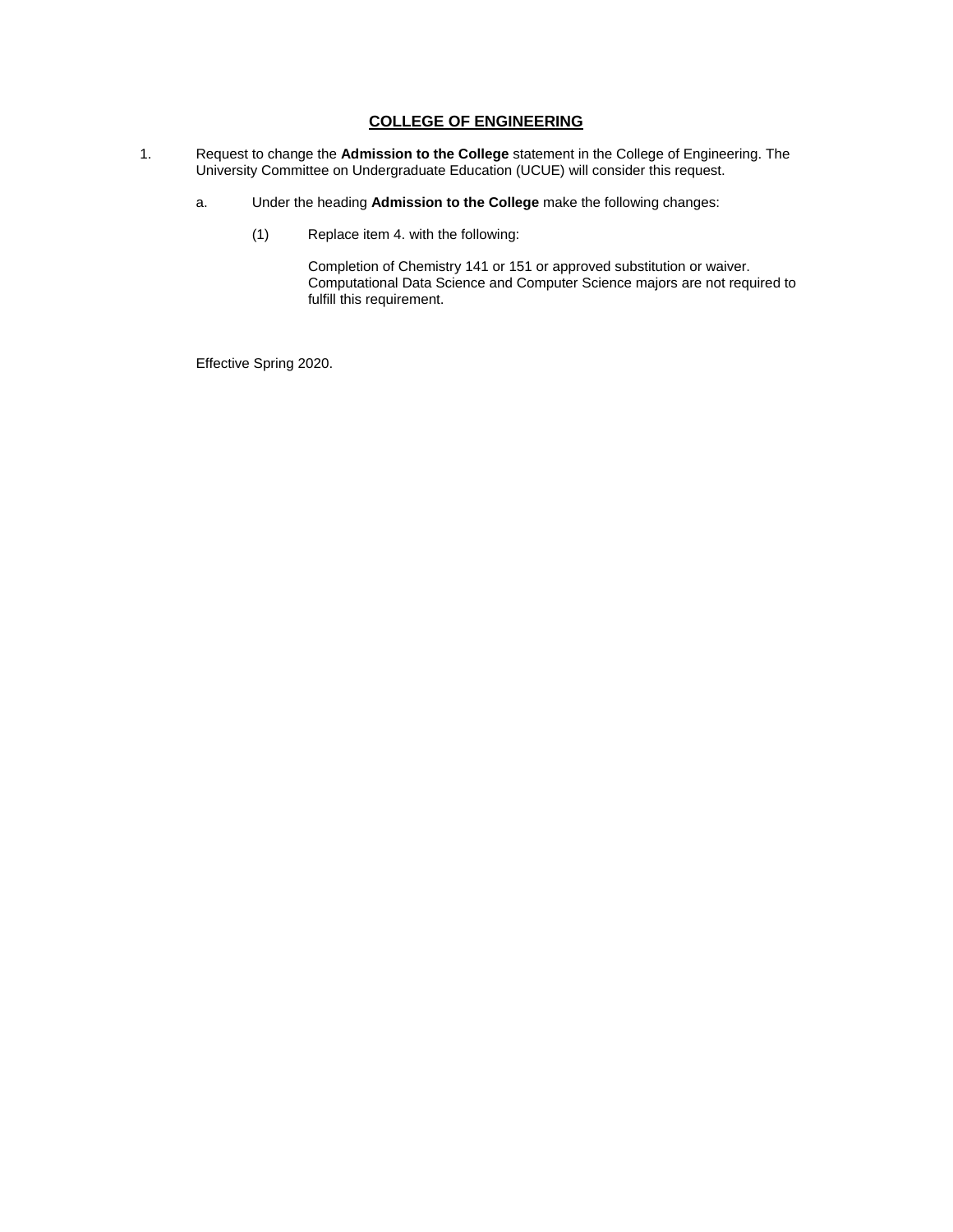## $\underline{\text{ }}\underline{\text{ }}\underline{\text{ }}\underline{\text{ }}\underline{\text{ }}\underline{\text{ }}\underline{\text{ }}\underline{\text{ }}\underline{\text{ }}\underline{\text{ }}\underline{\text{ }}\underline{\text{ }}\underline{\text{ }}\underline{\text{ }}\underline{\text{ }}\underline{\text{ }}\underline{\text{ }}\underline{\text{ }}\underline{\text{ }}\underline{\text{ }}\underline{\text{ }}\underline{\text{ }}\underline{\text{ }}\underline{\text{ }}\underline{\text{ }}\underline{\text{ }}\underline{\text{ }}\underline{\text{ }}\underline{\text{ }}\underline{\text{ }}\underline{\text{ }}\underline{\text{ }}\underline{\text{ }}\underline{\text{ }}\underline{\text{ }}\underline{\text{ }}\underline{\text$ Michigan State University Office of the Registrar

| Program Name: Engineering - Admission to<br>the College                                                                                                                                                                                                                                                                            |                        | Program Request ID: 3909              |  |
|------------------------------------------------------------------------------------------------------------------------------------------------------------------------------------------------------------------------------------------------------------------------------------------------------------------------------------|------------------------|---------------------------------------|--|
| Degree: BS<br>Sequence Number: 5                                                                                                                                                                                                                                                                                                   |                        |                                       |  |
| Effective Dates: Spring 2020 - Open                                                                                                                                                                                                                                                                                                | <b>Status: Interim</b> | Initial Action: Change                |  |
|                                                                                                                                                                                                                                                                                                                                    |                        | Requested Date: 3/26/2019 11:43:03 AM |  |
| 1. Department/School/College:                                                                                                                                                                                                                                                                                                      |                        |                                       |  |
| 16256  College of Engineering                                                                                                                                                                                                                                                                                                      |                        |                                       |  |
| 2. Name of Program:                                                                                                                                                                                                                                                                                                                |                        |                                       |  |
| Engineering - Admission to the College                                                                                                                                                                                                                                                                                             |                        |                                       |  |
| 3. Name of Degree:                                                                                                                                                                                                                                                                                                                 |                        |                                       |  |
| <b>BS</b>                                                                                                                                                                                                                                                                                                                          |                        |                                       |  |
| 4. Type of Program:                                                                                                                                                                                                                                                                                                                |                        |                                       |  |
| Major                                                                                                                                                                                                                                                                                                                              |                        |                                       |  |
| 5. Effective Start Semester:                                                                                                                                                                                                                                                                                                       |                        |                                       |  |
| Prev: Fall 2018<br>New: Spring 2020                                                                                                                                                                                                                                                                                                |                        |                                       |  |
| 6. Target student audience for the program:                                                                                                                                                                                                                                                                                        |                        |                                       |  |
| Undergraduate engineering students                                                                                                                                                                                                                                                                                                 |                        |                                       |  |
| 7. Enrollment:                                                                                                                                                                                                                                                                                                                     |                        |                                       |  |
| What is the expected enrollment per year: 700                                                                                                                                                                                                                                                                                      |                        |                                       |  |
| What is the minimum enrollment acceptable: 400                                                                                                                                                                                                                                                                                     |                        |                                       |  |
| 8. Source of budget for the program:                                                                                                                                                                                                                                                                                               |                        |                                       |  |
| To align academic planning and curricular change, ALL requests for NEW funds must be<br>included in the College's annual planning letter. Provost approval of new funds and the<br>effective date for the new program must align. If funding is not approved, then the<br>program request will not be forwarded to Faculty Senate. |                        |                                       |  |
| College reallocation                                                                                                                                                                                                                                                                                                               |                        |                                       |  |

 $\mathsf{l}$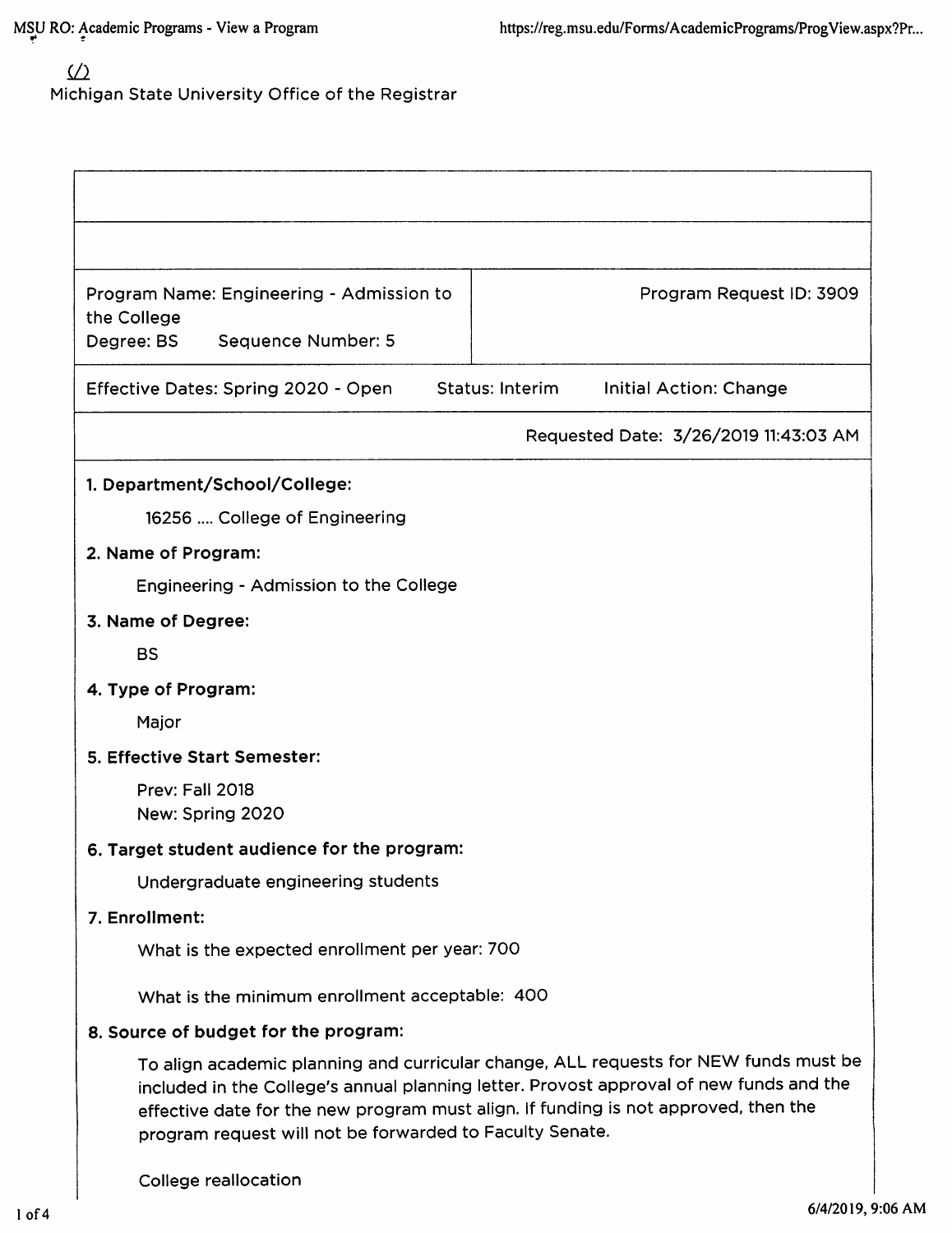If new funds, was this request included in the College's annual planning letter? Indicate yes or no. If no, then this is a department or college fund reallocation (If the program is implemented, no additional resources are required.).

## 9. Projected Costs as compared to other programs in unit:

Same

## 10. Staff requirement:

How many additional staff will be required: 0

Who will provide the primary instruction. Describe any external linkages (industry, government, etc.):

## 11. Will additional equipment be required:

Approximate cost: 0

Source of funding:

## 12. Will additional library materials be required:

Approximate cost: 0

Source of funding: current resources are sufficient

### 13. Will additional space be required:

Type:

Approximate amount:

## 14. If the program requirements contain a named concentration, do you wish for the concentration to be noted on the student's transcript?:

**No** 

## 15. Detailed Description:

Admission to the College of Engineering and a specific major provides access to enroll in certain courses required for the major. Enrollments in the College of Engineering are limited. Admission is based on the cumulative grade-point average of all courses taken and a gradepoint average calculated on mathematics, physical and biological sciences, and engineering courses.

For additional information, students should contact the Office of the Associate Dean for Undergraduate Studies, College of Engineering.

Minimum criteria for admission to the college are:

- 1. Completion of at least 28 credits earned after matriculation to Michigan State University.
- 2. Completion of Mathematics 132 and 133 with a minimum grade of 2.0 in each course.
- 3. A minimum grade-point average of 2.0 in all mathematics courses.
- 4. Completion of Chemistry 141 or 151 or approved substitution or waiver. Computational Data Science and Computer Science majors are not required to fulfill this requirement.
- 5. Completion of Physics 183.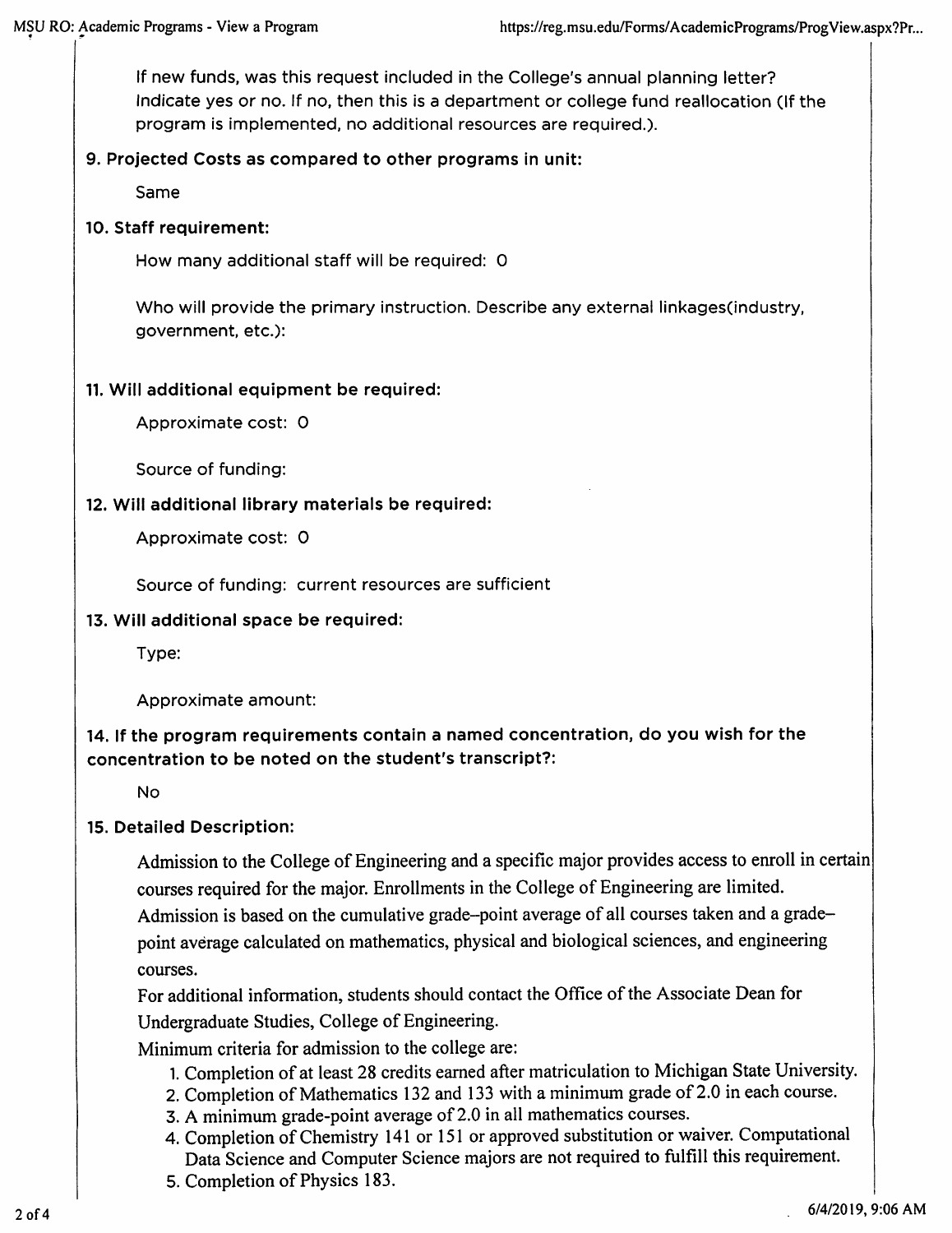- 6. Completion of Engineering 102 or Computational Math Science and Engineering 202 or Computer Science and Engineering 231 or Computer Science and Engineering 220 or approved substitution or waiver.
- 7. Completion of Engineering 100.

Freshmen and sophomores who have declared specific engineering majors (excluding Engineering Exploratory) are automatically reviewed at the end of every semester, and are either admitted or informed of their progress. Others may apply for admission during each semester, and applications will be reviewed after the end of each semester. Students must be admitted to a degree-granting college at the time they have completed 56 credits.

## 16. Are there admissions requirements for this program?:

Grade or grade-point average requirements and if so in which course(s), portfolio requirement, audition, essay, etc. If there are not admission requirements other than those required by the University policy indicate "none".

Prev: Admission to the College of Engineering and a specific major provides access to enroll in certain courses required for the major. Enrollments in the College of Engineering are limited. Admission is based on the average of the cumulative grade-point average of all courses taken and a grade-point average calculated on mathematics, physical and biological sciences, and engineering courses. For additional information, students should contact the Office of the Associate Dean for Undergraduate Studies, College of Engineering. Minimum criteria for admission to the college are: Completion of at least 28 college credits earned after matriculation to Michigan State University. Completion of Mathematics 132 and 133. A minimum grade of 2.0 in all mathematics courses. Completion of Chemistry 141 or 151 or approved substitution or waiver. Computer Science majors are not required to fulfill this requirement. Completion of Physics 183. Completion of Engineering 102 or Computer Science and Engineering 231 or Computer Science and Engineering 220 or approved substitution or waiver. Completion of Engineering 100. Freshmen and sophomores who have declared specific engineering majors (excluding Engineering No-Preference) are automatically reviewed at the end of every semester, and are either admitted or informed of their progress. Others may apply for admission during each semester, and applications will be reviewed after the end of each semester. Students must be admitted to a degree-granting college at the time they have completed 56 credits.

New: Minimum weighted GPA depending on major

## 17. Type(s) of change(s):

Adding Computational Data Science requirements to #15

### 18. Students who will be affected by the proposed changes:

**Computational Data Science majors** 

## 19. Will the proposed change(s) have a negative impact on students? If so, which ones?:

Describe impact and explain what accommodations will be made:

20. Reason(s) for change(s):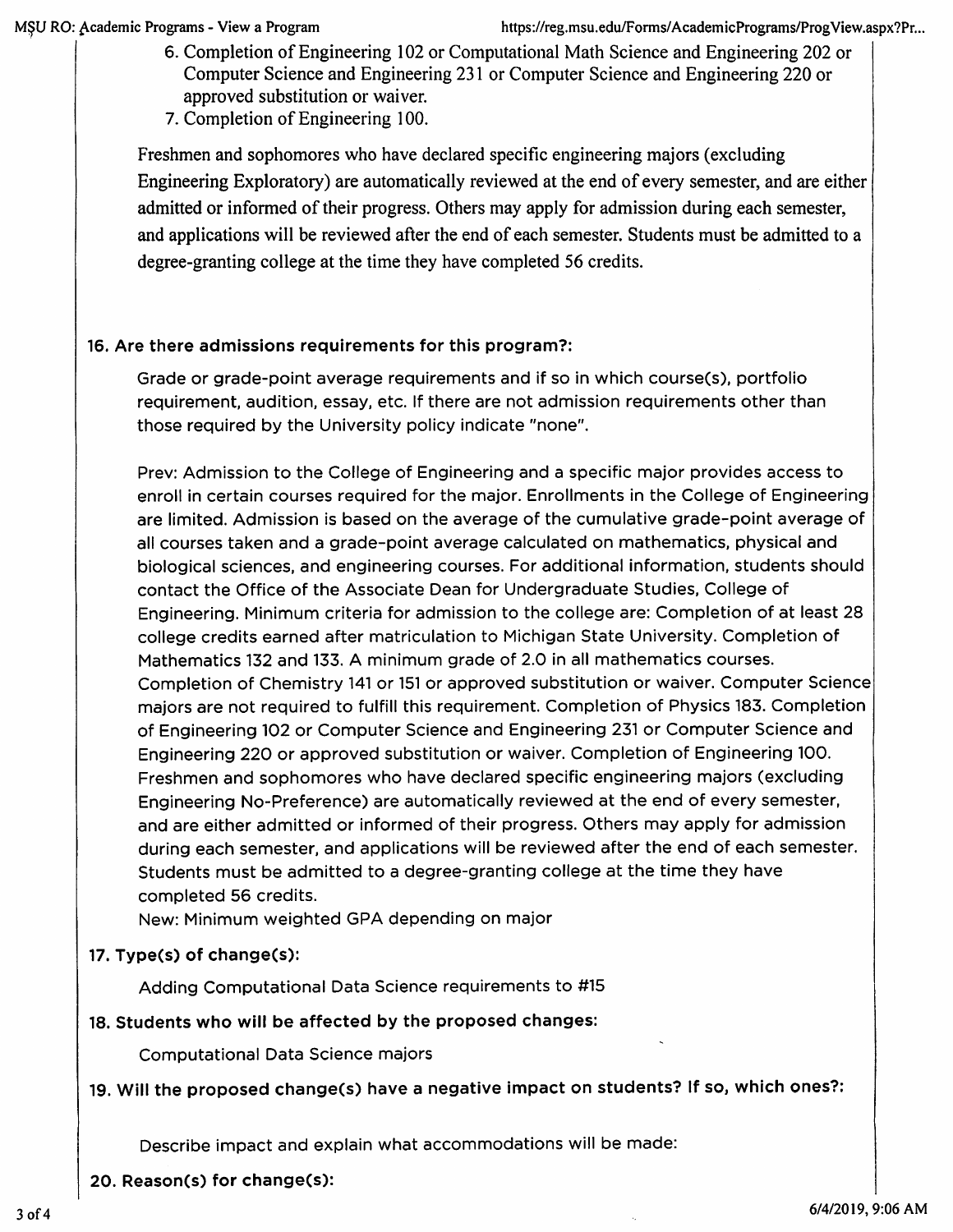Addition of a new major, Computational Data Science and it's requirements.

## DEPARTMENT LEVEL APPROVAL STATUS

Approved: College of Engineering 4/11/2019 12:04:21 PM by Mary Pease for Amanda Idema, Acting Associate Dean

## **SIGNOFFS STATUS**

No Response by: College of Natural Science

**Signed Off: Department of Chemistry** 4/11/2019 12:18:42 PM by Lynmarie Posey for Robert E. Maleczka, Chairperson

No Response by: Department of Computational Mathematics, Science, and Engineering

No Response by: Department of Computer Science and Engineering

No Response by: Department of Mathematics

No Response by: Department of Physics and Astronomy

## **COLLEGE LEVEL APPROVAL STATUS**

Approved: College of Engineering 4/26/2019 10:43:40 AM by Amanda Idema for Amanda Idema, Acting Associate Dean

Call us: (517) 355-3300

Contact Information (/contact.aspx) | Site Map (/sitemap.aspx) | Privacy Statement (/privacy.aspx) | Site Accessibility (/siteaccessibility.aspx#)

Call MSU: (517) 355-1855 | Visit: msu.edu (http://msu.edu) MSU is an affirmative-action, equal-opportunity employer. | Notice of Nondiscrimination (http://oie.msu.edu) SPARTANS WILL. | © Michigan State University